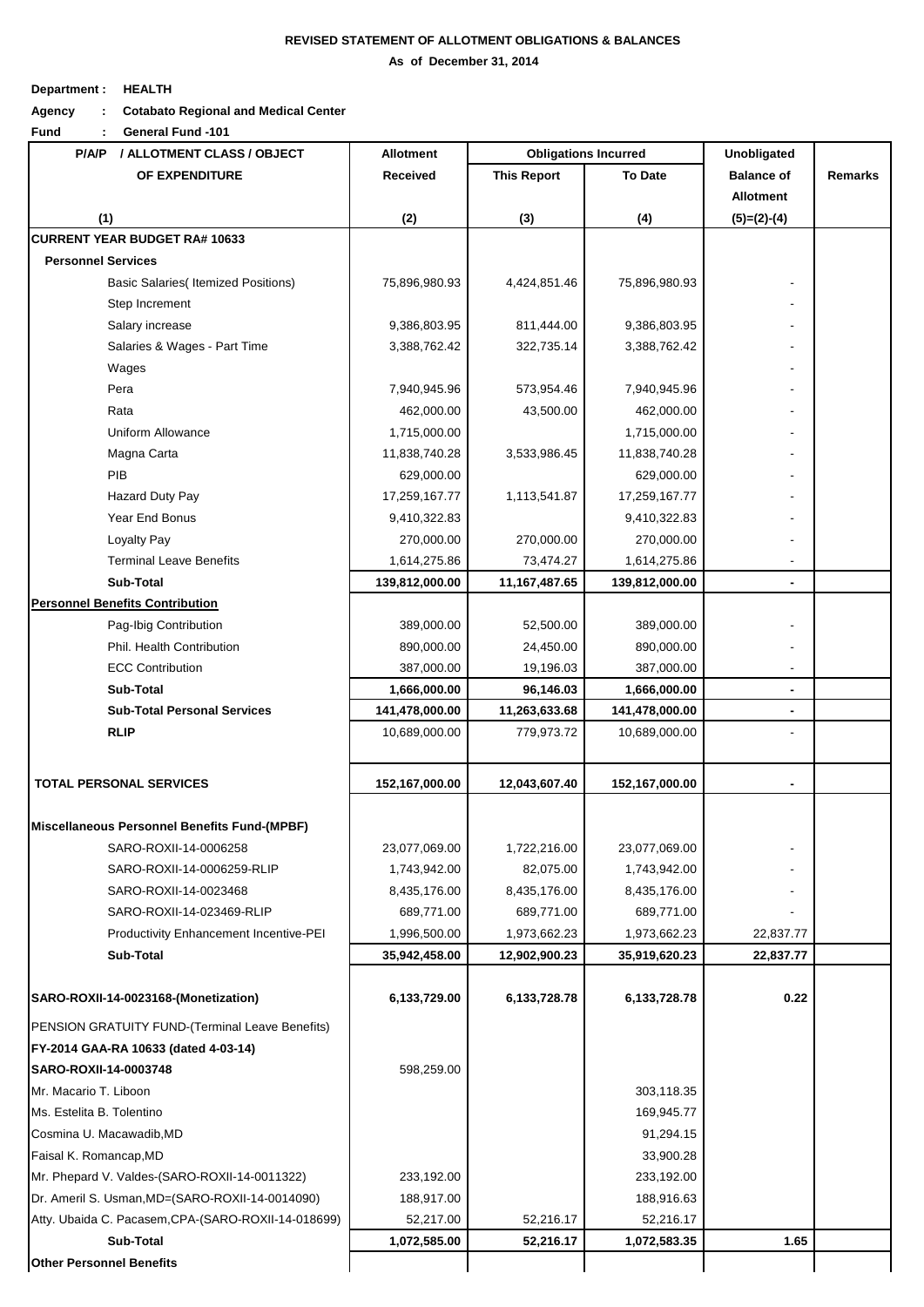| SARO-BMB-B-14-0013407-Performance Based Bonus | 2,350,000.00   |                  | 2,322,500.00   | 27,500.00 |  |
|-----------------------------------------------|----------------|------------------|----------------|-----------|--|
| <b>GRAND TOTAL PERSONAL SERVICES</b>          | 197,665,772.00 | 31, 132, 452. 58 | 197,615,432.36 | 50,339.64 |  |
| <b>MAINTENANCE AND OTHER OPERATING</b>        |                |                  |                |           |  |
| <b>EXPENSES:</b>                              |                |                  |                |           |  |
|                                               |                |                  |                |           |  |
| <b>Travelling Expenses</b>                    | 55,390.44      |                  | 55,390.44      |           |  |
| <b>Training Expenses</b>                      | 65,813.69      |                  | 65,813.69      |           |  |
| <b>Office Supplies</b>                        | 148,668.25     |                  | 148,668.25     |           |  |
| <b>Accountable Forms</b>                      | 347,750.00     |                  | 347,750.00     |           |  |
| <b>Food Supplies Expenses</b>                 | 136,677.57     | 7,693.54         | 136,677.57     |           |  |
| Drugs & Medicines                             | 3,234,177.00   |                  | 3,234,177.00   |           |  |
| Medical, Dental & Lab. Expenses               | 1,877,615.00   |                  | 1,877,615.00   |           |  |
| Fuel, Oil & Lubricants Expenses               | 323,427.42     |                  | 323,427.42     |           |  |
| <b>Other Supplies</b>                         | 164,252.00     |                  | 164,252.00     |           |  |
| <b>Water/Electricity Expenses</b>             | 7,468,141.05   |                  | 7,468,141.05   |           |  |
| Postage & Courier Expenses                    | 3,589.60       |                  | 3,589.60       |           |  |
| Telephone-Landlline                           | 14,383.02      |                  | 14,383.02      |           |  |
| Telephone-Mobile                              | 136,800.00     | 11,400.00        | 136,800.00     |           |  |
| Cable Expenses                                | 33,525.00      |                  | 33,525.00      |           |  |
| Membership Dues to Organization               | 3,329.08       |                  | 3,329.08       |           |  |
| <b>Fidelity Bond Premiums</b>                 | 6,000.00       |                  | 6,000.00       |           |  |
| <b>Auditing Expenses</b>                      | 22,380.00      |                  | 22,380.00      |           |  |
| <b>Rent Expenses</b>                          | 547,800.00     |                  | 547,800.00     |           |  |
| Janitorial Expenses                           | 15,469,723.97  | (24, 561.06)     | 15,469,723.97  |           |  |
| <b>Security Expenses</b>                      | 4,722,435.12   |                  | 4,722,435.12   |           |  |
| Extraordinary & Misc. expenses                | 22,497.84      |                  | 22,497.84      |           |  |
| Other Maint. & Operating Expenses             | 8,563,623.95   | 7,822,842.00     | 8,499,342.00   | 64,281.95 |  |
| <b>TOTAL MOOE</b>                             | 43,368,000.00  | 7,817,374.48     | 43,303,718.05  | 64,281.95 |  |
| Other Releases: DOH Central Office            |                |                  |                |           |  |
| <b>SUB-ALLOTMENT ADVICE</b>                   |                |                  |                |           |  |
| <b>MAP</b>                                    |                |                  |                |           |  |
| SAA# 14-04-230 - dtd April 2, 2014            |                |                  |                |           |  |
| Drugs & Medicines Expenses                    | 1,657,581.00   |                  | 1,657,581.00   |           |  |
| Medical, Laboratory, Radiology Expenses       | 8,642,419.00   |                  | 8,642,419.00   |           |  |
|                                               |                |                  |                |           |  |
| SAA# 14-07-579-D - dtd July 21,2014           |                |                  |                |           |  |
| Drugs & Medicines Expenses                    | 88,405.50      |                  | 88,405.50      |           |  |
| Medical, Laboratory Expenses                  | 1,911,594.50   |                  | 1,911,594.50   |           |  |
|                                               |                |                  |                |           |  |
| SAA# 14-08-647 - dtd Aug. 19,2014             |                |                  |                |           |  |
| Drugs & Medicines Expenses                    | 115,594.50     |                  | 115,594.50     |           |  |
| Medical, Laboratory Expenses                  | 184,405.50     |                  | 184,405.50     |           |  |
|                                               |                |                  |                |           |  |
| SAA# 14-08-653-A- dtd Aug. 26,2014            |                |                  |                |           |  |
| Drugs & Medicines Expenses                    | 12,436.50      |                  | 12,436.50      |           |  |
| Medical, Laboratory Expenses                  | 2,987,563.50   |                  | 2,987,563.50   |           |  |
|                                               |                |                  |                |           |  |
| SAA# 14-09-853- dtd Sept. 30, 2014            |                |                  |                |           |  |
| Drugs & Medicines Expenses                    | 200,000.00     |                  | 200,000.00     |           |  |
|                                               |                |                  |                |           |  |
| SAA# 14-12-962-dtd Dec. 4, 2014               |                |                  |                |           |  |
| <b>Drugs &amp; Medicines</b>                  | 50,000.00      | 49,800.00        | 49,800.00      | 200.00    |  |
| Sub-total                                     | 15,850,000.00  | 49,800.00        | 15,849,800.00  | 200.00    |  |
| <b>HEMS</b>                                   |                |                  |                |           |  |
| SAA# 14-04-467-dtd May 14,2014                |                |                  |                |           |  |
|                                               |                |                  |                |           |  |